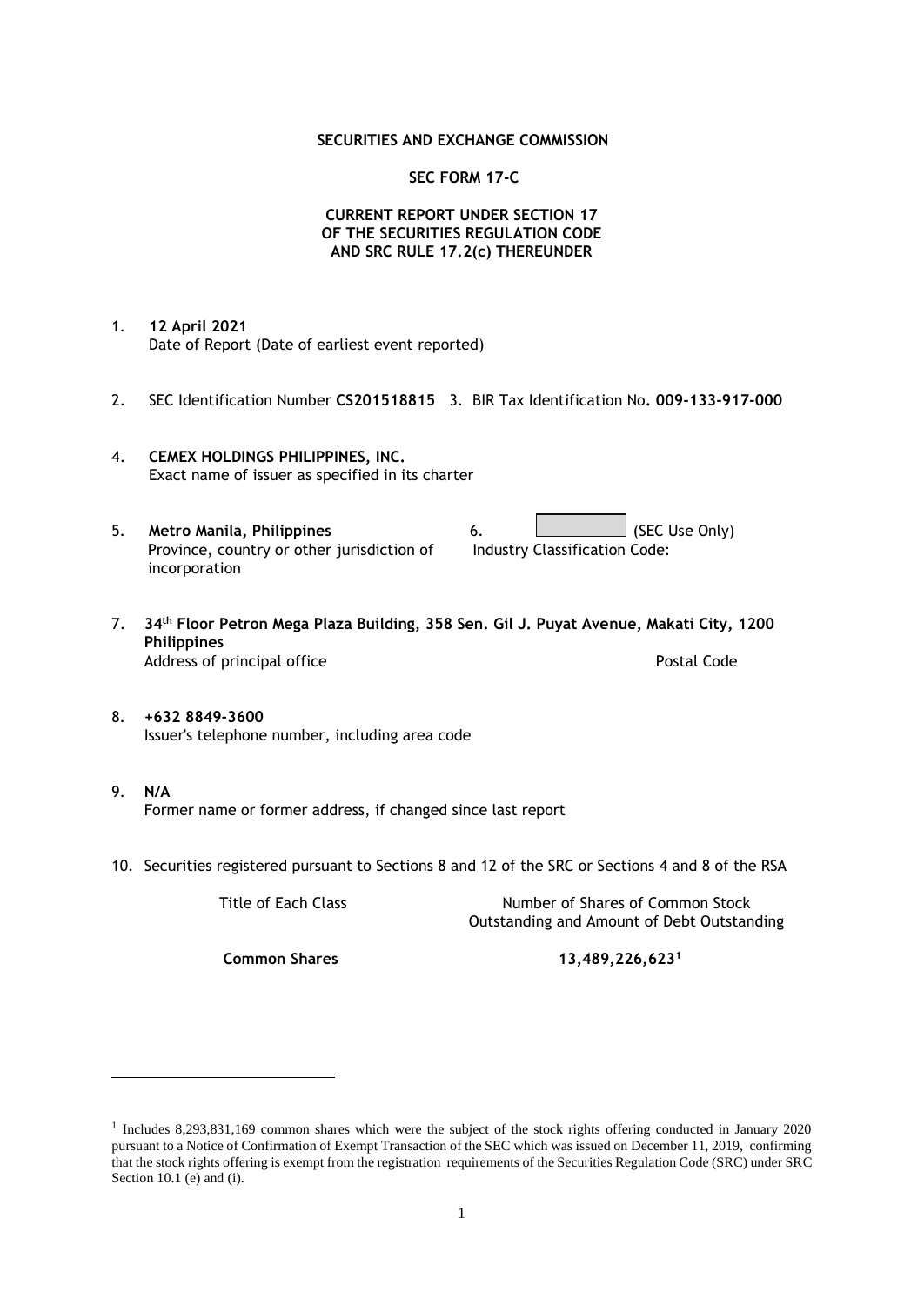11. Indicate the item numbers reported herein: **Item 9 - Other Events**

**CEMEX HOLDING PHILIPPINES, INC. ("CHP") reports on the use of proceeds realized from the Stock Rights Offering (SRO) of 8,293,831,169 common shares of CHP that was conducted in**  Based on the Offer Price of £1.54 per share, the total proceeds from the SRO **amounted to P12,772,500,000.26.** 

**The following costs and expenses were disbursed/charged today against the SRO proceeds:**

| USE OF PROCEEDS/PURPOSE                                                                     | <b>AMOUNT</b> (in<br>Pesos) |
|---------------------------------------------------------------------------------------------|-----------------------------|
|                                                                                             |                             |
| Costs and expenses associated with the SOLID Cement plant<br>expansion project <sup>1</sup> | 2,174,259.50                |

<sup>1</sup>*Funded through advances made by CHP to Solid Cement Corporation ("SOLID") under the Revolving Master Loan Facility Agreement dated 3 March 2020 entered into between CHP, as lender, and SOLID, as borrower*

## **SIGNATURES**

Pursuant to the requirements of the Securities Regulation Code, the issuer has duly caused this report to be signed on its behalf by the undersigned hereunto duly authorized.

**CEMEX HOLDINGS PHILIPPINES, INC. 12 April 2021 Issuer Date** 

 **Jannette Virata Sevilla**

 **Compliance Officer**